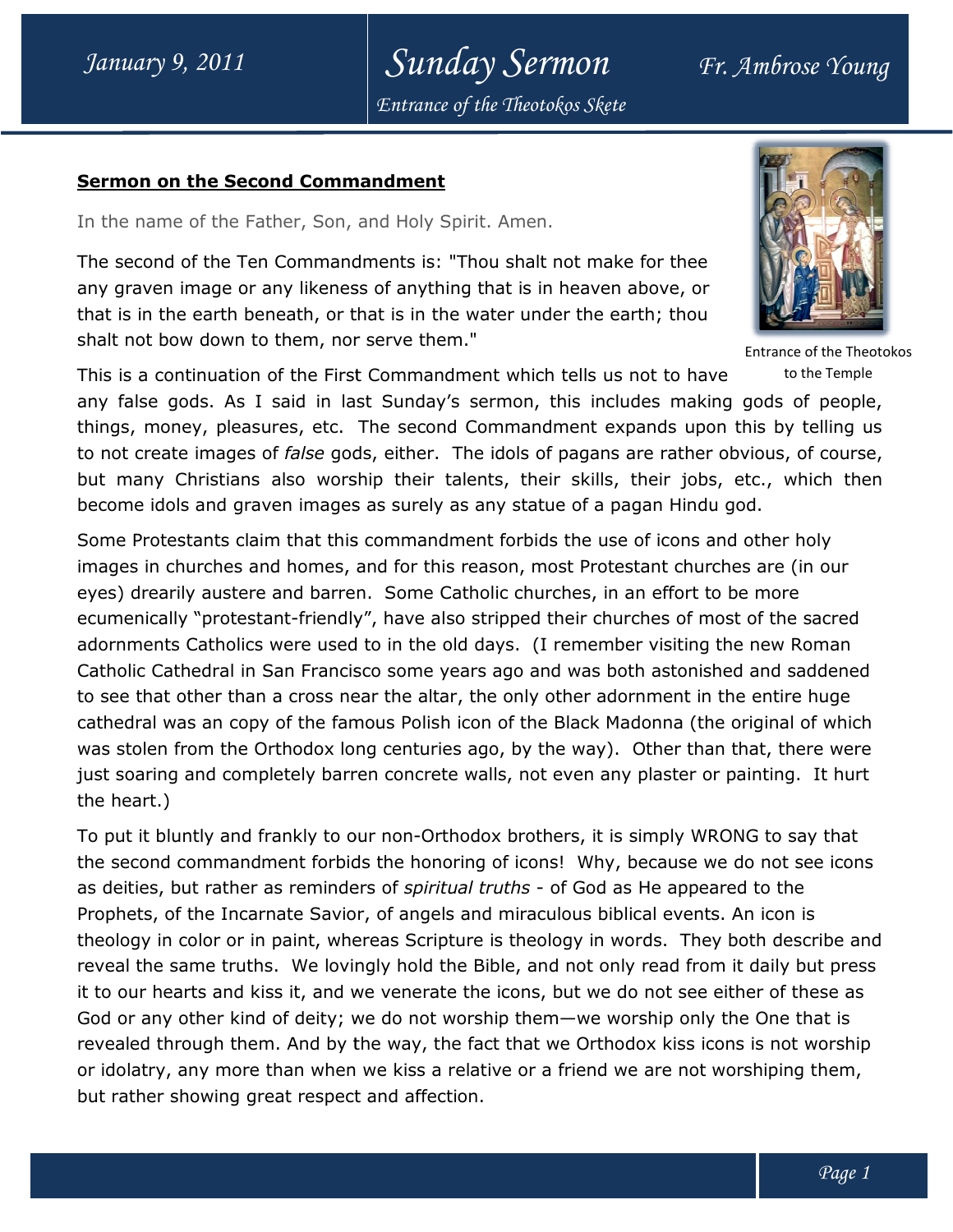Sunday Sermon Fr. Ambrose Young Entrance of the Theotokos Skete

We urge the non-Orthodox to read their Bible more closely as see how the Holy Prophet and



God-seer Moses, through whom God forbade the worship of idols, was also ordered by God to place gold cherubim on the cover of the Ark of the God-seer Moses, through whom God forbade the<br>worship of idols, was also ordered by God to place<br>gold cherubim on the cover of the Ark of the<br>Covenant. Was this idolatry? Of course not. Later, in the Temple of Jerusalem there were sculptures and embroidered likenesses of the cherubim (1 in the Temple of Jerusalem there were sculptures<br>and embroidered likenesses of the cherubim (1<br>Kings 6:27-29 and 2 Chronicles 3:7-14)—and God gave His blessing to these sacred images during the dedication of the temple.

So, we see that the Second Commandment actually

forbids the creation or use of any substitutes for God. In ancient times people defied all kinds of things—the sun and the moon, various animals, even reptiles like crocodiles, forbids the creation or use of any <u>substitutes</u> for God. In ancient times people defied all<br>kinds of things—the sun and the moon, various animals, even reptiles like crocodiles,<br>thunder and lightning, and also grotesque a in Hinduism, for example. But in our own era we have an even worse form of idolatry: we deify our own egos, passions, wishes, desires, as well as other people with whom we have entered into very sick and co-dependent relationships. How can we know if we are doing this? Very simply: when anything about us or around us in our lives becomes something to which we dedicate more thought and time than to God--then we have become idolaters and entered into very sick and co-dependent relationships. How can we know if we are doing<br>this? Very simply: *when anything about\_us or <u>around us</u> in our lives becomes something to*<br>*which we dedicate more thought and time t* make use of the Jesus Prayer in all our activities, work, and in anything that doesn't require our complete focus and attention, so that we slowly begin to sanctify and bring the Lord into our whole lives and personalities, displacing our obsessions with self, things, and other people and events. I think about those who live for sports and games on TV, for politics, science, or celebrity news…such sad folk have created many different idols in their lives and they bow down and worship these false gods. Where have they left room for the Lord Jesus Christ, God Almighty? But in our own era we have an even worse form of idolatry: we<br>1s, wishes, desires, as well as other people with whom we have<br>co-dependent relationships. How can we know if we are doing of the Jesus Prayer in all our activities, work, and in anything that doesn't recte focus and attention, so that we slowly begin to sanctify and bring the Lordives and personalities, displacing our obsessions with self, th

 In addition to this, we must add some other graven images: sex, drunkenness, drugs and smoking, gambling, gluttony, vanity, etc. St. Paul, in his epistles, even goes so far as to say of those who commit the sin of gluttony that "their god is in their belly" (Col. 3:5; Phil. 3:19)! And how can we know if we are gluttonous? Easy; just look in the mirror... So, brothers and sisters, all of the seven deadly sins described in Scripture show us the various kinds of idol worship that we see all around us and in our own lives today. To this, I'm brothers and sisters, all of the seven deadly sins described in Scripture show us the various<br>kinds of idol worship that we see all around us and in our own lives today. To this, I'm<br>afraid we must also add these days tho afraid we must also add these days those who are overly-conscious of their weight and try<br>to be very thin and fashionable. This, also can become a false god, especially when it begins to affect the overall health of this body, this Temple of the Holy Spirit. It is a form of selfdd some other graven images: sex, drunkenness, drugs a<br>vanity, etc. St. Paul, in his epistles, even goes so far as to<br>f gluttony that "their god is in their belly" (Col. 3:5; Phil.<br>if we are gluttonous? Easy; just look in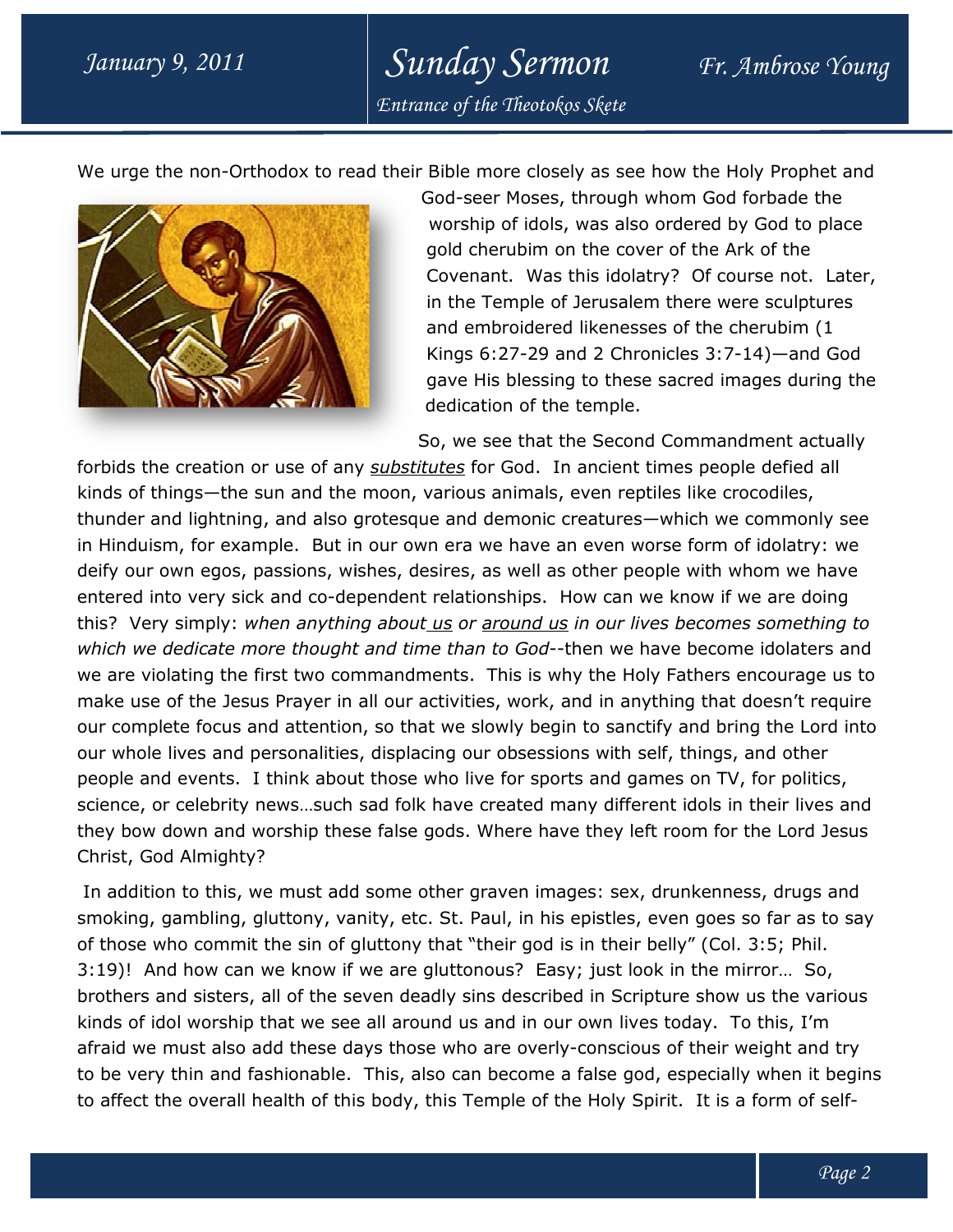## January 9, 2011 Sunday Sermon Fr. Ambrose Young Entrance of the Theotokos Skete

abuse, just as much as an addiction or gluttony is, and thus it is a sin against the Holy Spirit, who dwells in this fragile and frail temple of ours, our flesh.

Now, depending on the translation and the particular place that you look in the Old Testament, the following is also added to the Second Commandment or, sometimes, is attached to what I have just been commenting on: "Thou shall not take the name of the Lord, thy God, in vain, for the Lord will not leave unpunished the one who takes His name in vain."

The violation of this command is, I fear the most common sin of all in society today. It is not only a profanation but an abuse of the Most Holy Name, a name which, Scripture tells us, is above all names and before which every knee, "both in heaven and on earth" bows.

 I remember once, some years ago, being in a auto repair shop where one of the mechanics was swearing mightily, taking the Lord's name in vain. A black woman who also waiting for her car stepped up to him quietly and gently said, "Excuse me sir, but I can't allow you to swear, taking my Lord's name in vain like this." And then she smiled and stepped away. What an example! What a model!



 But taking the Lord's name in vain is not only done by cursing, swearing or the like, but also when we say the name of the eternal holy One mindlessly, without thinking about it--for example, when we exclaim, "Oh, God!" Yes, this too is sinful. Yet we hear it commonly out in the world and we sometimes do it ourselves. Perhaps we think this is just an empty expression? But the very name, the actual *sound* of the All-Holy One's name is energy, it is power, and it is truth, and to use it lightly or in swearing is a grievous offense to Almighty God. Remember that the New Testament says that we shall be answerable for

every idle word—how much more so, then, shall we be accountable for taking the Lord's name in vain?

We often say, "Thank God," when something does or doesn't happen, which might appear harmless and even pious, but are we *actually* thankful to God or is it just an expression? I remember how, during Soviet times, Christians in the West would whoop with delight when some atheist dictator would say "Thank God" in response to something or other. Christians interpreted this as a slip of the tongue, perhaps revealing some secret belief in the hearts of these brutal anti-Christians. But not so. It had become just as much of a casual expression for these atheists as it is for most of us. So we must beware that God doesn't put us in the same category as these God-haters and butchers. If we do say, "Thank God," let us *mean it* and seal it with the Sign of the Cross, the way pious old country Orthodox Christians still do.